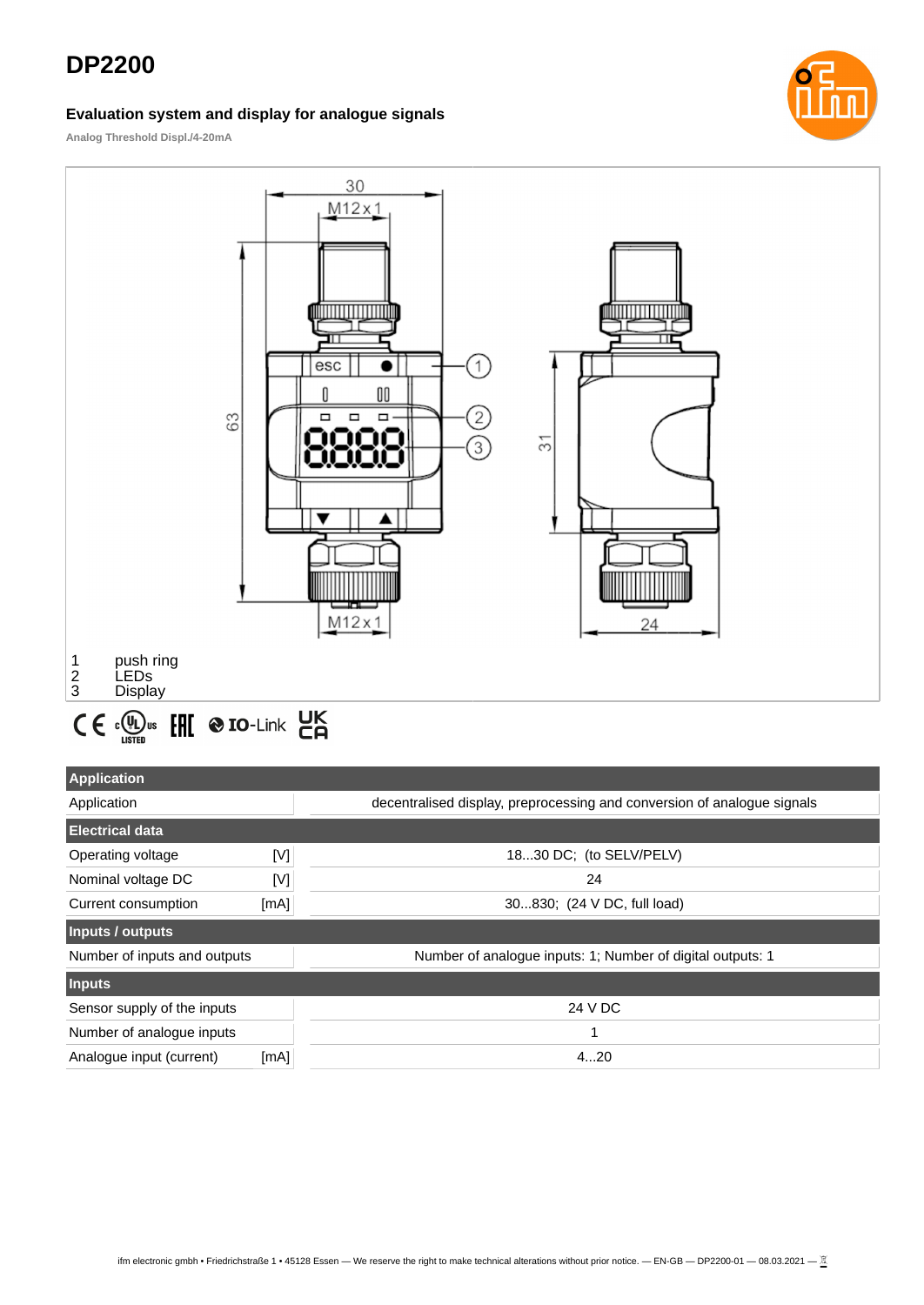## **DP2200**

#### **Evaluation system and display for analogue signals**



**Analog Threshold Displ./4-20mA**

| <b>Outputs</b>                       |             |                                                           |                                                              |  |
|--------------------------------------|-------------|-----------------------------------------------------------|--------------------------------------------------------------|--|
| Number of digital outputs            |             |                                                           | 1                                                            |  |
| Voltage range DC                     | $[{\sf V}]$ |                                                           | 1030                                                         |  |
| Output function                      |             |                                                           | normally open / normally closed; (parameterisable)           |  |
| Max. current load per output         | [mA]        |                                                           | 50                                                           |  |
| Analogue current output              | [mA]        |                                                           | 420                                                          |  |
| Precision analogue output            | [%]         | 0,5                                                       |                                                              |  |
| Resolution of analogue<br>output     |             | 10 Bit                                                    |                                                              |  |
| <b>Interfaces</b>                    |             |                                                           |                                                              |  |
| Communication interface              |             |                                                           | IO-Link                                                      |  |
| <b>Supported DeviceIDs</b>           |             | Type of operation<br>Default                              | DeviceID<br>610                                              |  |
| <b>IO-Link Device</b>                |             |                                                           |                                                              |  |
| Transmission type                    |             | COM2 (38,4 kBaud)                                         |                                                              |  |
| IO-Link revision                     |             | 1.1                                                       |                                                              |  |
| SDCI standard                        |             | IEC 61131-9                                               |                                                              |  |
| Profiles                             |             | <b>Smart Sensor</b>                                       |                                                              |  |
| SIO mode                             |             | yes                                                       |                                                              |  |
| Required master port type            |             |                                                           | A                                                            |  |
| Process data analogue                |             |                                                           | 1                                                            |  |
| Process data binary                  |             |                                                           | 1                                                            |  |
| Min. process cycle time              | [ms]        |                                                           | 3                                                            |  |
| <b>Operating conditions</b>          |             |                                                           |                                                              |  |
| Ambient temperature                  | [°C]        |                                                           | $-2560$                                                      |  |
| Storage temperature                  | [°C]        | $-2570$                                                   |                                                              |  |
| Max. relative air humidity           | [%]         | 90; (linearly decreasing to 50 % (40 °C); non condensing) |                                                              |  |
| Max. height above sea level          | [m]         | 2000                                                      |                                                              |  |
| Protection                           |             | IP 67                                                     |                                                              |  |
| <b>Tests / approvals</b>             |             |                                                           |                                                              |  |
| <b>MTTF</b>                          | [years]     |                                                           | 373                                                          |  |
| UL approval                          |             | File number UL                                            | E205959                                                      |  |
| Mechanical data                      |             |                                                           |                                                              |  |
| Weight                               | [g]         |                                                           | 108                                                          |  |
| <b>Dimensions</b>                    | [mm]        | 63 x 30 x 24                                              |                                                              |  |
| Materials                            |             | PA                                                        |                                                              |  |
| <b>Displays / operating elements</b> |             |                                                           |                                                              |  |
|                                      |             | switching status                                          | LED, yellow                                                  |  |
|                                      |             | operation                                                 | LED, green                                                   |  |
| <b>Display</b>                       |             |                                                           | 7-segment LED display, red/<br>green 4-digit parameterisable |  |
|                                      |             |                                                           | digit height 6,8 mm                                          |  |
|                                      |             |                                                           | digit width 3,8 mm                                           |  |